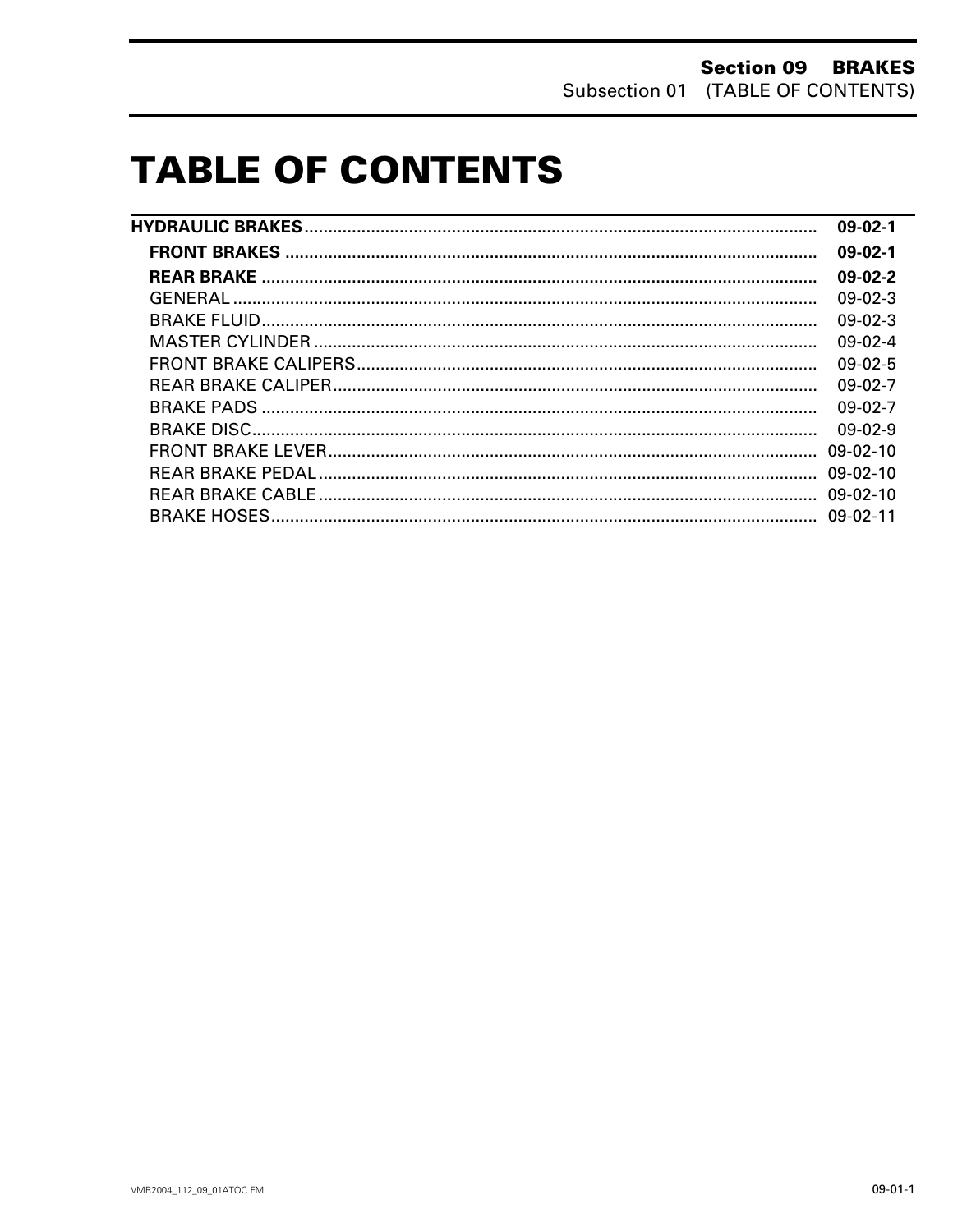# **HYDRAULIC BRAKES 0**

# <span id="page-1-0"></span>**FRONT BRAKES**

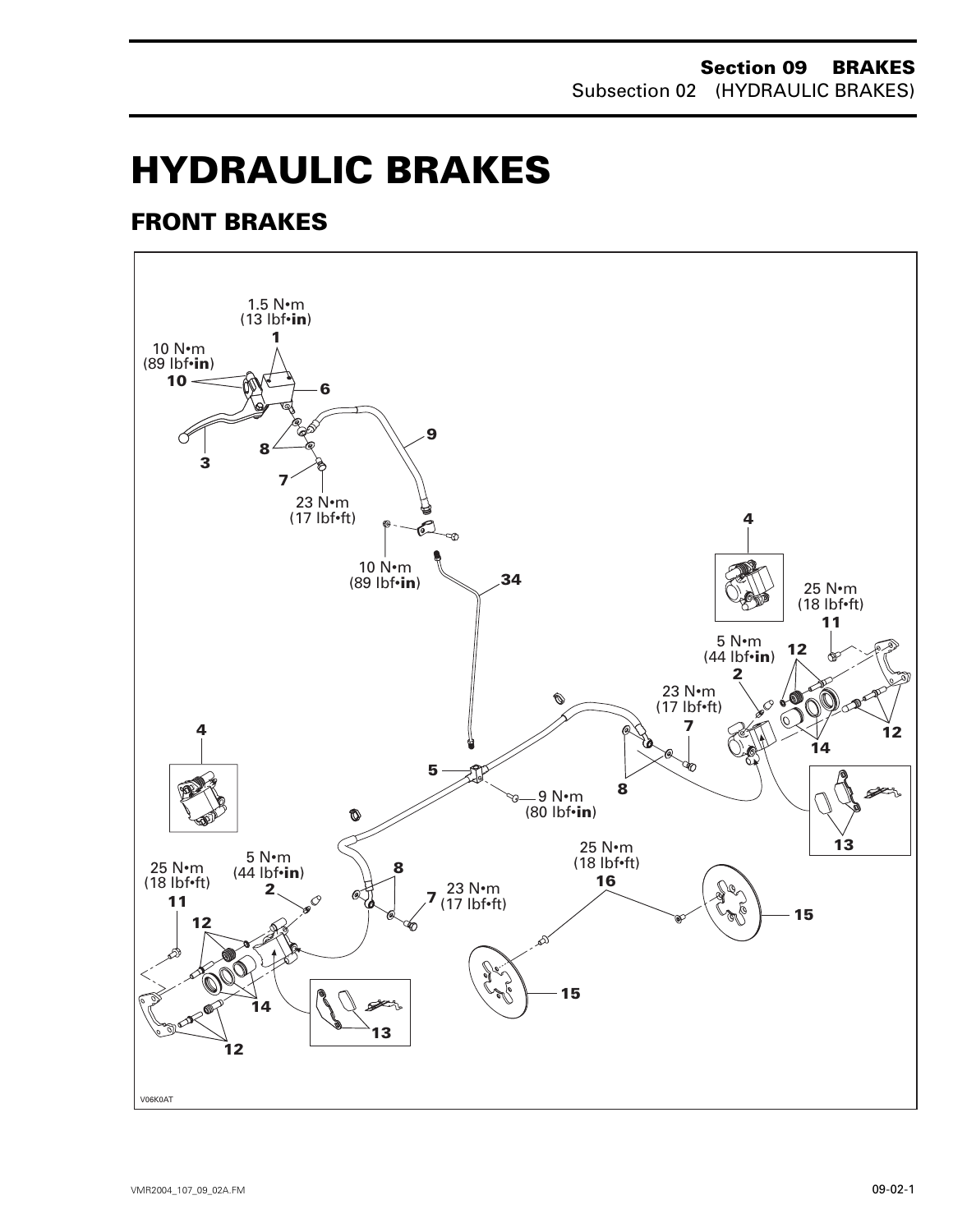# **Section 09 BRAKES**

Subsection 02 (HYDRAULIC BRAKES)

# <span id="page-2-0"></span>**REAR BRAKE**

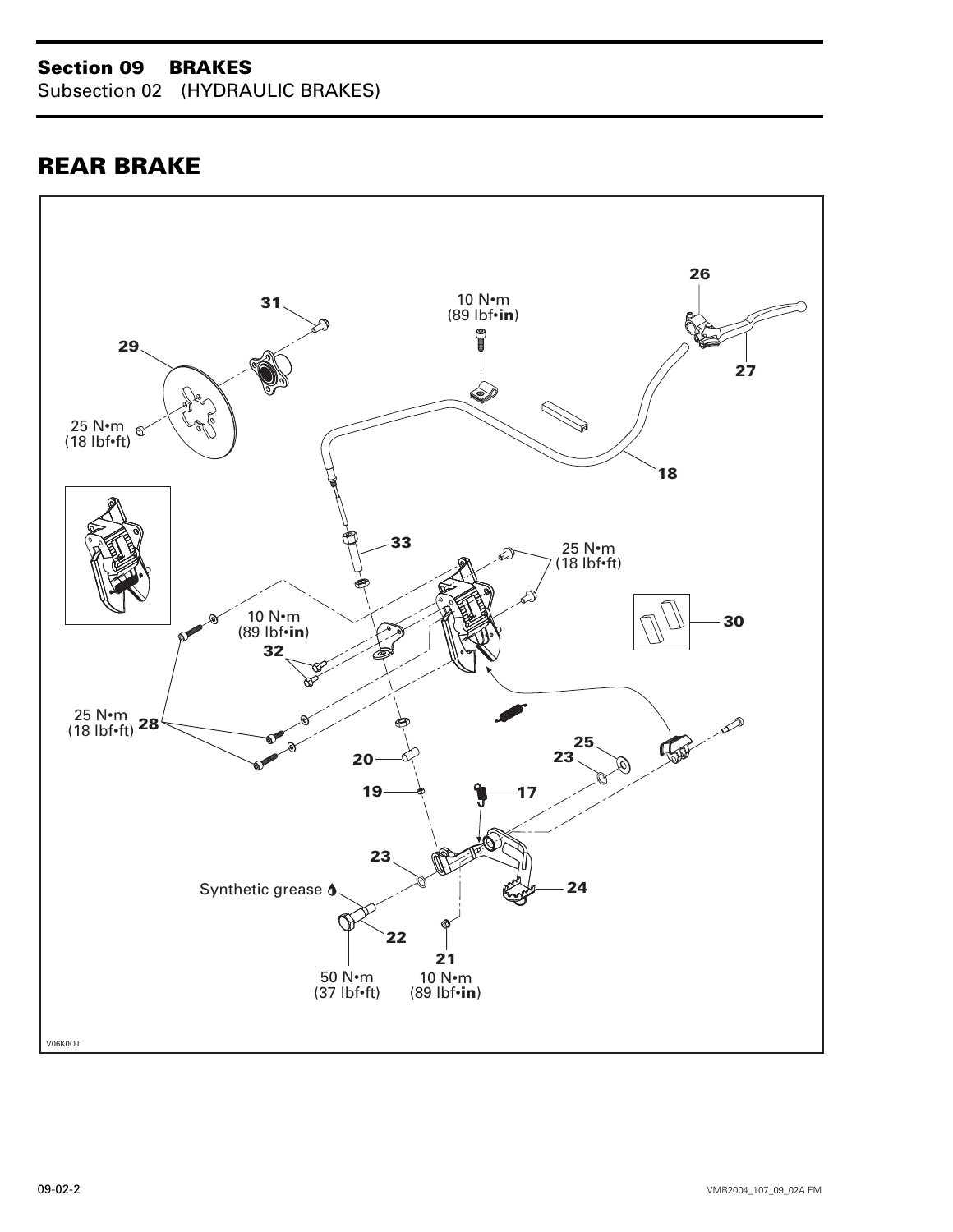# <span id="page-3-0"></span>**GENERAL**

During assembly/installation, use the torque values and service products as in the exploded views.

Clean threads before applying a threadlocker. Refer to SELF-LOCKING FASTENERS and LOCTITE AP-PLICATION at the beginning of this manual for complete procedure

# **WARNING**

Torque wrench tightening specifications must strictly be adhered to.

Locking devices (ex.: locking tabs, elastic stop nuts, self-locking fasteners, etc.) must be installed or replaced with new ones where specified. If the efficiency of a locking device is impaired, it must be renewed.

# Hydraulic Brakes System

The brake system consists of master cylinder and reservoir. Only front brake is hydraulic brake.

Both front and rear brakes are disc type.

# **WARNING**

Periodically check the brake hoses for damages or leaks. Repair any damage before operating the vehicle.

# Parking Brake

The parking brake operates the rear brake only. It is activated by a locking mechanism on LH brake lever.



*1. Brake lever lock 2. Press to apply parking brake*

# BRAKE FLUID

# Recommended Fluid

Always use brake fluid meeting the specification DOT 4 only.

**CAUTION:** To avoid serious damage to the braking system, do not use fluids other than the recommended one, nor mix different fluids for topping up.

# Fluid Level

With vehicle on a level surface, check brake fluid in reservoir for proper level. It should be above MIN. mark.

Add fluid as required. Do not overfill.

Clean filler cap before removing.

**CAUTION:** Use only DOT 4 brake fluid from a sealed container. Do not use brake fluid taken from old or already opened containers.

NOTE: A low level may indicate leaks or worn brake pads.

#### Front Brake Fluid Reservoir

Turn steering in the straight-ahead position to ensure reservoir is level. Check the brake fluid level, the reservoir is full when the fluid reaches the top of window.

Visually inspect lever boot condition. Check for cracks, tears, etc. Replace if damaged.

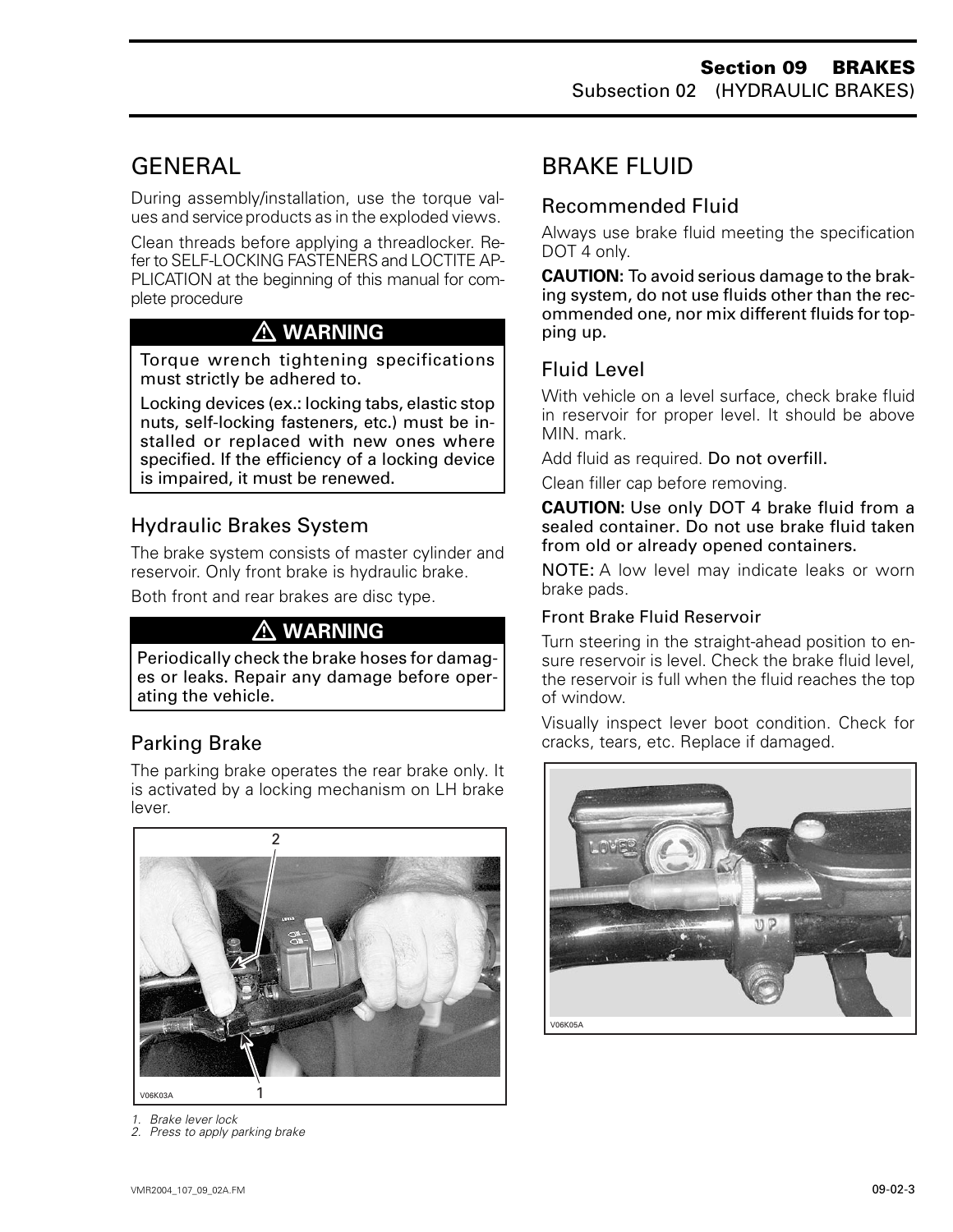# Fluid Replacement

#### **WARNING**

A contaminated brake disc or pad reduces stopping power. Discard contaminated pads and clean a contaminated disc with a high quality brake degreasing agent.

**CAUTION:** Avoid spilling brake fluid on plastic, rubber or painted parts. Protect these parts with a rag when servicing brake system.

#### Brake Fluid Draining

Remove reservoir cover no. 1.

Connect bleed hose to bleed valve no. 2.

Loosen bleed valve and pump brake lever no. 3 until no more fluid flows out of bleed valve.

#### Brake Fluid Filling and Bleeding

Close bleed valve.

Fill reservoir with DOT 4 brake fluid.

**CAUTION:** To avoid serious damage to the braking system, do not use fluids other than the recommended one, nor mix different fluids for topping up.

**CAUTION:** Use only DOT 4 brake fluid from a sealed container. Do not use brake fluid taken from old or already opened containers.

Bleed system as per the following procedure.

#### With vacuum pump:

Install the vacuum pump (P/N 529 021 800) to bleed valve. See the manufacturer's operating instructions.

Pump vacuum pump and loosen bleed valve. Close bleed valve and refill reservoir when the fluid level is low.

NOTE: Check fluid level often to prevent air from being pumped into the system.

Repeat the procedures until air bubbles don't appear in bleed hose.

NOTE: For the front brake system, switch to LH and RH caliper no. 4. Turn handlebar to full RH side when bleeding right caliper and turn to the LH side for the left caliper. This helps the bleeder to reach air in the caliper.

Close bleed valve and operate brake lever no. 3. If it still feels spongy, bleed system again.

Repeat the procedures until air bubbles don't appear in tube and lever is stiff.

Fill reservoir to the upper level with DOT 4 brake fluid.

Install cover on reservoir.

#### Without vacuum pump:

If vacuum pump is not available, use the following procedure.

Install a tube to bleed valve.

Open bleeder. Fill reservoir and pump brake lever until fluid freely flows out of the tube.

Close bleed valve.

Pump up system pressure with brake lever until lever resistance is felt.

Squeeze brake lever, open bleed valve and then close it.

NOTE: Do not release brake lever until bleed valve has been closed. For the front brake system, switch to LH and RH caliper. Turn handlebar to full RH side when bleeding right caliper and turn to the LH side for the left caliper. This helps to reach air in the caliper.

Release brake lever slowly.

Repeat the procedures until air bubbles do not appear in tube and lever is stiff.

# <span id="page-4-0"></span>MASTER CYLINDER

#### Removal

Remove reservoir cover no. 1 and drain brake fluid from master cylinder no. 6.

**CAUTION:** Avoid spilling brake fluid on plastic, rubber or painted parts. Protect these parts with a rag when servicing brake system.

Remove Banjo bolt no. 7 and sealing washers no. 8 retaining brake hose no. 9 to master cylinder no. 6.

NOTE: Discard sealing washers.

Remove screws no. 10 from master cylinder holder and remove master cylinder from handlebar.



*<sup>1.</sup> Banjo bolt 2. Brake hose*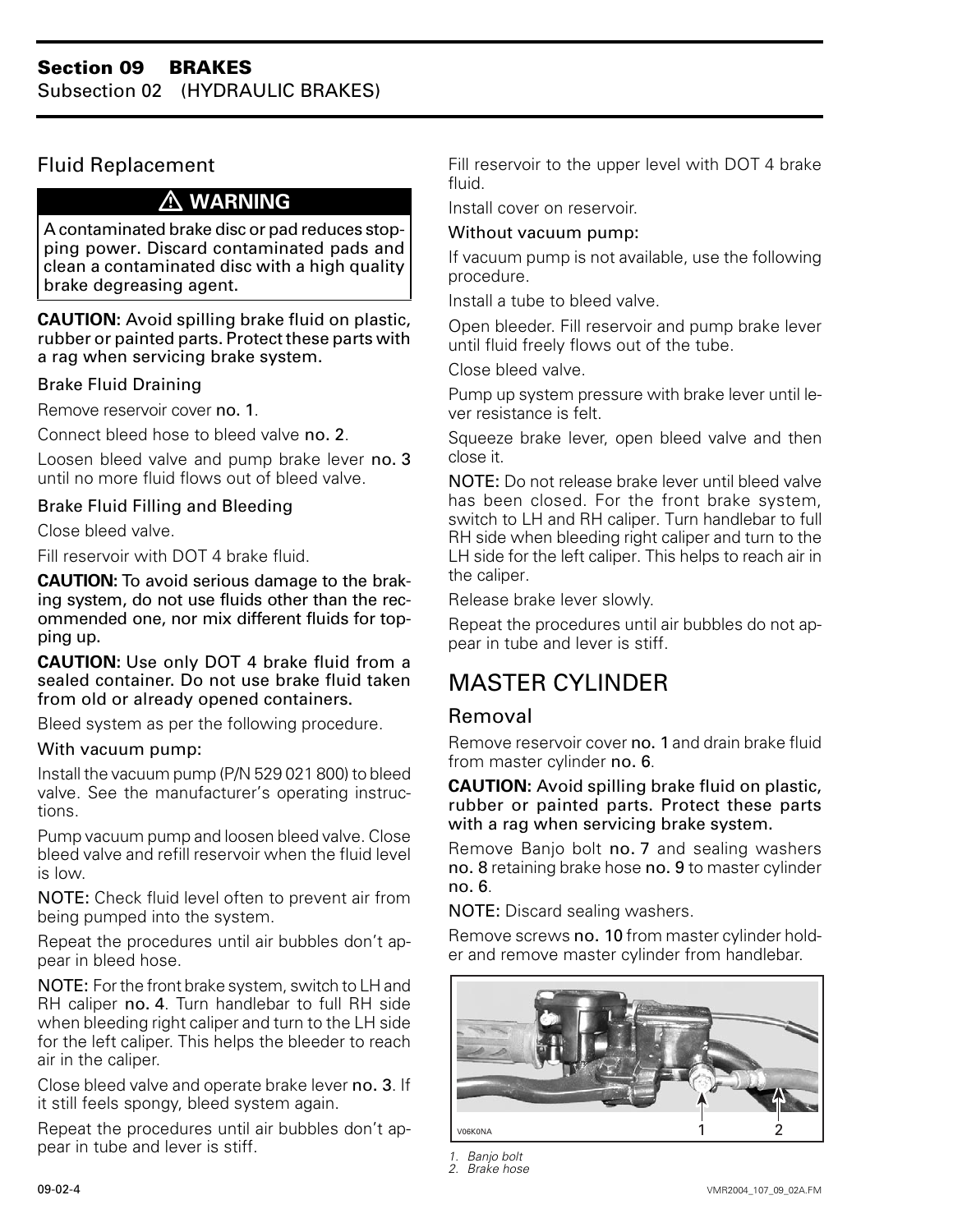

*1. Screws*

# Inspection and Lubrication

Discard any remaining fluid inside reservoir.

Check hoses and fittings for damages or leaks.

Clean reservoir, pistons and master cylinders thoroughly with clean brake fluid.

Check:

- boots for crack
- piston cups for wear, deterioration or damage
- master cylinders and pistons for scoring, scratches or other damage.

Change part(s) if necessary.

NOTE: If master cylinder is damaged or leaking, replace as an assembly.

# Assembly

Coat piston and piston cups with clean brake fluid. Install:

- spring onto master piston
- piston into cylinder
- snap ring into groove in the cylinder
- boot into cylinder and the groove in piston.

Apply silicone grease to the brake lever contacting surface of the piston.

Install brake lever and locking mechanism.

NOTE: Apply silicone grease on lever pivot bolt.

## Installation

For the installation, reverse the removal procedure, pay attention to the following details.

Position cylinder holding bracket with the UP mark upward.

Install bolts and tighten loosely.

With the handlebar in straight ahead position, position cylinder reservoir parallel to the ground. Tighten upper bolt first.

Connect brake hose to master cylinder with bolt and new sealing washers.

Bleed front brake system.

Check for leaks and make sure the brakes operate normally before driving.

# <span id="page-5-0"></span>FRONT BRAKE CALIPERS

## Removal

Loosen wheel nuts.

Raise vehicle and support it securely.

Remove wheel(s).

Remove Banjo bolt no. 7 with sealing washers no. 8 and detach brake hose from caliper.

Catch spilled fluid with a rag. Attach the brake hose in a position to prevent the fluid from flowing out.

Unscrew bolts no. 11 retaining caliper to knuckle and remove caliper.



*1. Remove Banjo bolt and washers*

*2. Unscrew bolts*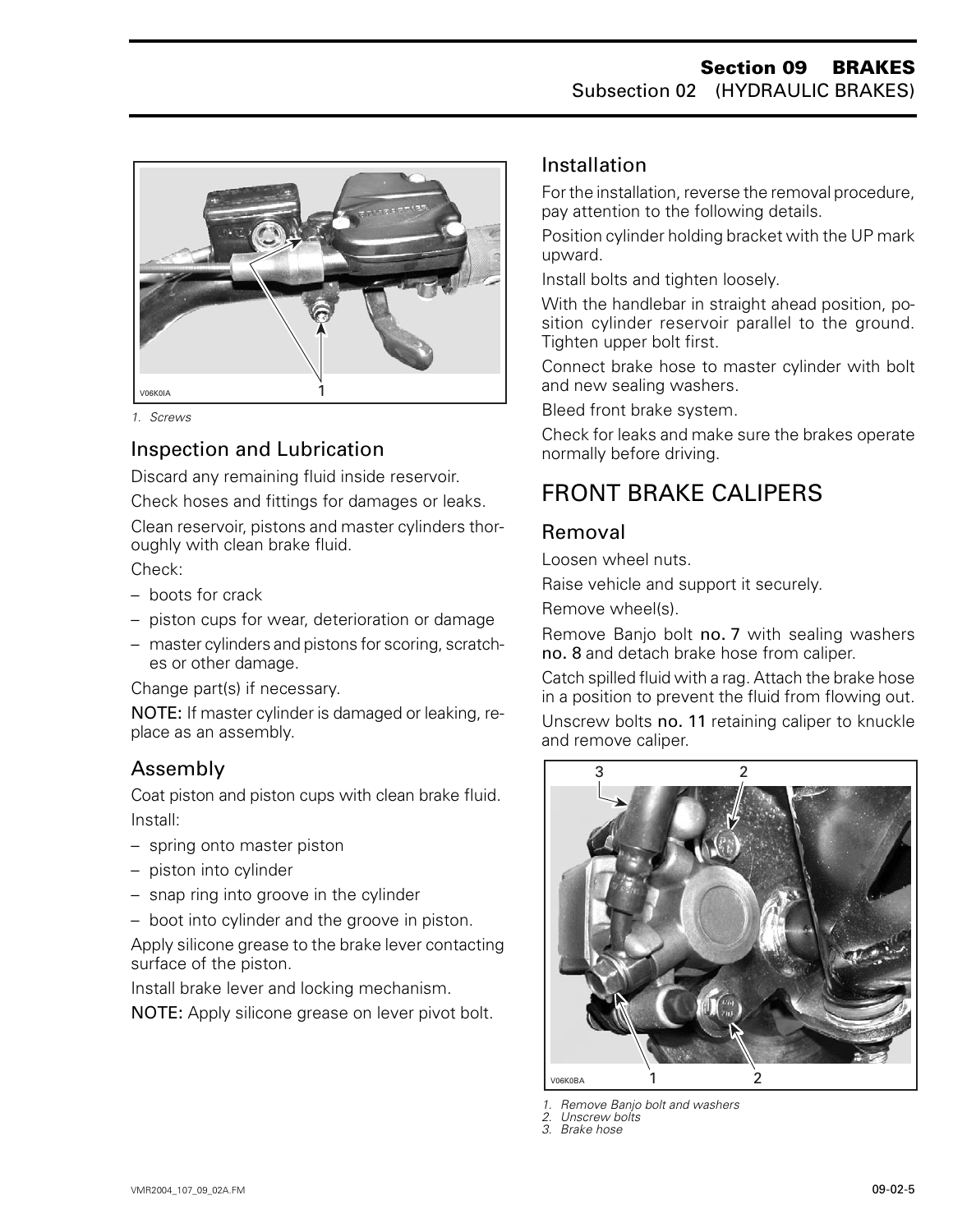#### **Section 09 BRAKES**  Subsection 02 (HYDRAULIC BRAKES)

## Disassembly

Remove brake pads, see the following section.

Remove boot kit no. 12 and pad spring.

Place rag over piston.

Place caliper body with piston down and apply small squirts of air pressure to the fluid inlet to remove piston.

## **WARNING**

Do not use high pressure air or bring nozzle too close to inlet.

Remove piston seal.

**CAUTION:** Be careful not to damage piston sliding surface.

Clean piston grooves, caliper cylinder and piston with clean brake fluid.

Clean slide pins with brake cleaner and a rag.

#### Inspection

If boots no. 3 are deteriorated or hard, replace with new ones.

Check caliper cylinder for scratches, rust or other damage. If so, replace caliper.

Check piston for scratches, rust or other damage. If so, replace piston.

## Assembly

Coat piston seal with clean brake fluid and install it into piston grooves in caliper.

Coat piston with clean brake fluid and install into cylinder with the closed end toward caliper body.

Apply silicone grease into sliding bores and install slide pins.

NOTE: Make sure that rubber boots are correctly installed in slide pins grooves.

Install pad spring, caliper bracket and pads.

## Installation

For the installation, reverse the removal procedure, pay attention to the following details.

Use new sealing washers when installing Banjo bolt retaining brake hose to caliper.

**CAUTION:** In case of replacing the bolts **no. 11**, replace it with the same length bolts only. Installing longer bolts can damage brake disc and front brake assembly.





Make sure that the pad spring is installed in the right position.



*1. Pad spring*

Install caliper to knuckle.

If hose was disconnected, bleed the brakes.

Check for leaks and make sure the brakes operate normally before driving.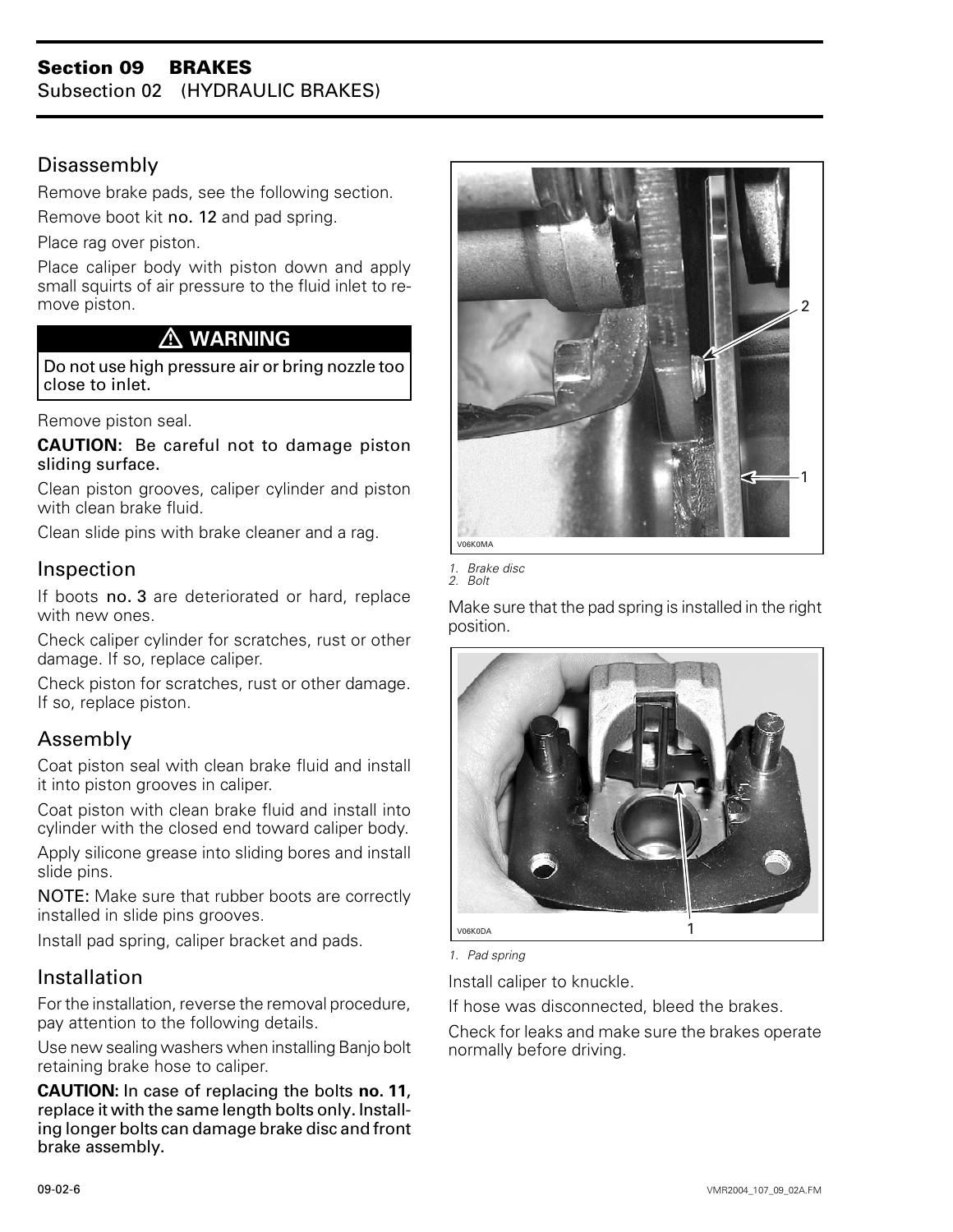# <span id="page-7-0"></span>REAR BRAKE CALIPER

## Removal

Remove RH side footwell. Refer to BODY for removal procedure.

Remove bolts no. 32 to detach brake cable from rear brake caliper.

Remove bolts no. 28 and pull out the rear brake caliper from rear brake disc.



- *1. Stop nut 2. Pedal spring*
- *3. Bolt*

## Inspection

Measure play on levers, see the following illustration.

Maximum allowable play is 5 mm (.197 in). If play exceeds specification, replace the caliper.



*1. Rear caliper A. 5 mm (.197 in)*

# Installation

For installation, reverse the removal procedure.

# BRAKE PADS

# Removal

#### Front Brake Pads

Raise vehicle and support it securely.

Remove wheels.

Drain brake system.

Remove Banjo bolts no. 7.

Remove caliper from knuckle.

Push pad pins then remove pads no. 13.

#### **CAUTION:** Don't let the caliper hang by the hose and don't stretch or twist the hose.

Push piston all the way in to allow installation of new pads.

NOTE: It's very important to clean remaining O.D. of piston out from caliper with brake fluid before pushing the piston back in. Make sure the piston is free of any contaminant and is shiny.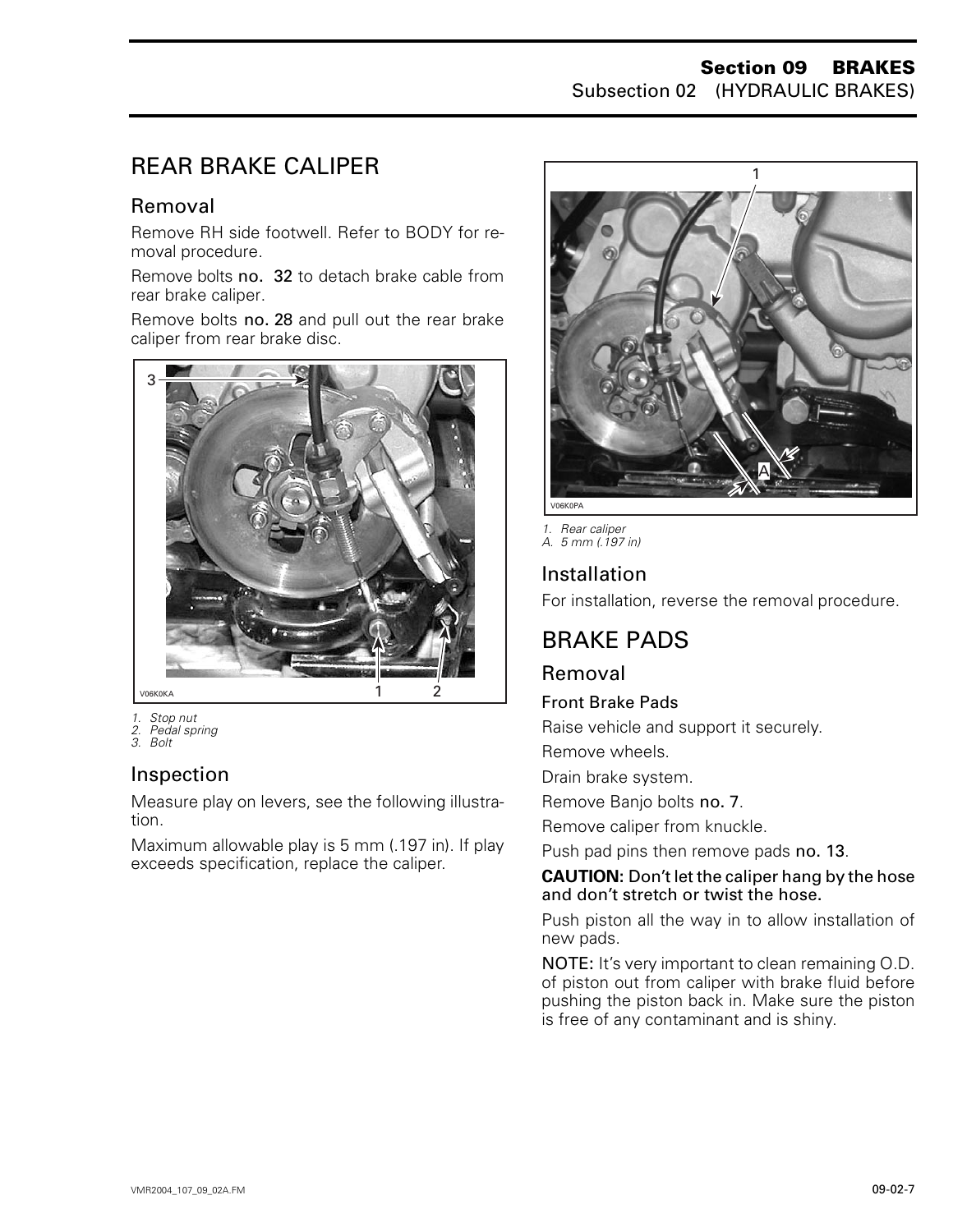#### Rear Brake Pads

Remove rear brake calipers, see REAR BRAKE CALIPER for removal procedure.

Remove rear brake pads no. 30 from the caliper.



*1. Rear brake pads 2. Caliper*

## Inspection

#### **CAUTION:** Soiled brake pads must be replaced with new ones.

Measure brake pad lining thickness.

Brake pads must be replaced when lining is 1 mm (1/32 in) thick or less.



*A. 1 mm (1/32 in) minimum*

BRAKE PAD MINIMUM | 1 mm (1/32 in) | Adjust brake cable.

 $1 \text{ mm } (1/32 \text{ in})$ 

# **WARNING**

Avoid getting oil or grease on brake pads. Contaminated brake pads can affect stopping capacities.

**CAUTION:** Brake pads must always be replaced in pairs.

# Installation

#### Front Brake Pads

Push caliper pistons inward before installing brake pads.

Make sure that pad spring is in position.



*1. Pad spring*

Install new brake pads.

Install pad pins by pushing in the pads against pad spring to align pad slots in the pads and caliper body.

Install brake caliper so the disc is positioned between pads.

NOTE: Be careful not to damage pads and that pads are correctly inserted in their location.

After the job is completed, firmly depress the brake lever a few times to bring the pads in contact with the disc.

Check for leaks and make sure the brakes operate normally before driving. The pads must rest flat on the disk.

#### Rear Brake Pads

Installation procedure is reverse of the removal.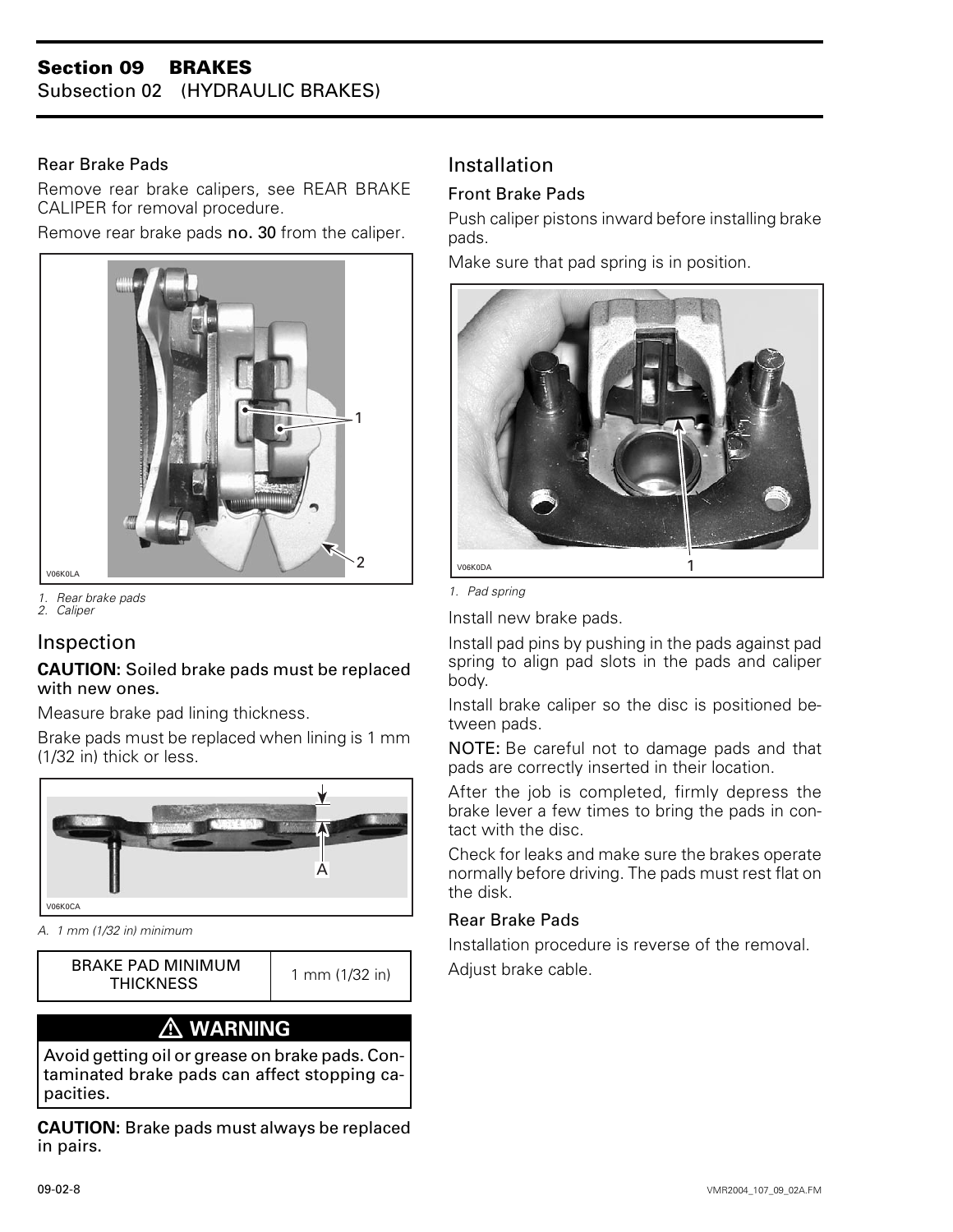# <span id="page-9-0"></span>BRAKE DISC

## Front Brake Disc Inspection

Front brake discs no. 15 can be inspected without removing from the vehicle.

Raise vehicle and support it securely. Remove wheels.

## Rear Brake Disc Inspection

NOTE: Rear brake disc no. 29 can be inspected without removing from vehicle.

Remove RH side footwell. Refer to BODY for removal procedure.

Visually inspect disc surfaces for scratches or grooves. Make sure to check both sides of disc.

Measure thickness of the disc.



*A. 4.5 mm (.187 in) minimum*

Replace disc if not within specifications.

**CAUTION:** Brake discs should never be machined.

Turn the disc by hand and check warpage.

| DISC MINIMUM<br><b>THICKNESS</b> | $4.5$ mm $(.187)$ in |
|----------------------------------|----------------------|
| DISC WARPAGE (max.)              | $0.2$ mm $(.01$ in)  |

# Removal

#### Front Brake Disc

Remove front caliper as described previously.

After removing the caliper, suspend it out of the way.

**CAUTION:** Don't let the caliper hang by the hose and don't stretch or twist the hose.

NOTE: Wheel hub has to be removed from vehicle to replace brake disc no.15.

Remove cotter pin and unscrew nut.



- *1. Cotter pin*
- *2. Nut 3. Knuckle*

Using hub puller (P/N 529 035 612), pull out wheel hub with disc.

Remove screws no. 16 retaining brake disc no. 15 to wheel hub.



*1. Screws*

NOTE: If necessary, heat up disc around screws to facilitate removal.

#### Rear Brake Disc

Remove rear caliper as described previously. Remove bolts no. 31 retaining brake disc no. 29.

*<sup>4.</sup> wheel hub*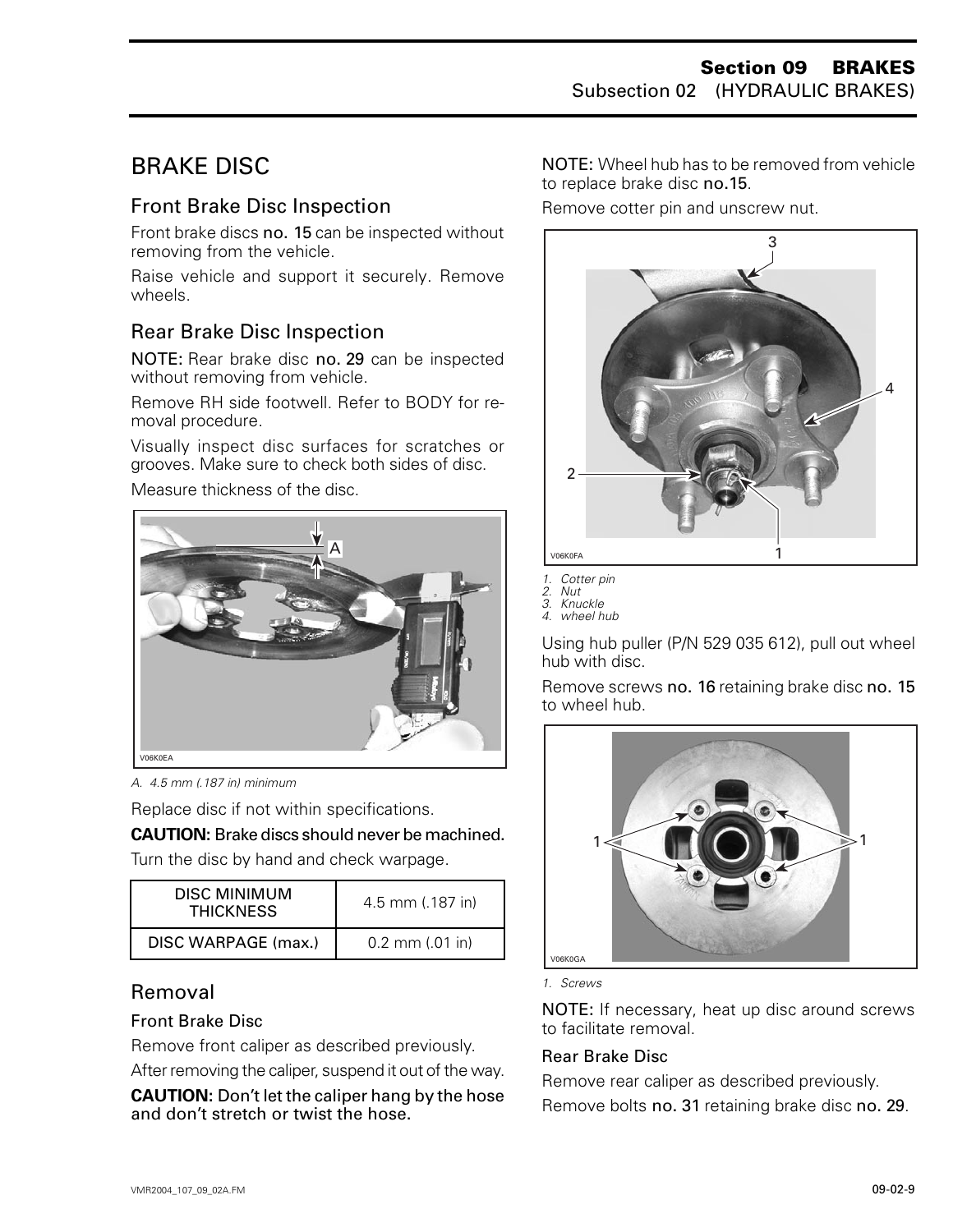#### **Section 09 BRAKES**  Subsection 02 (HYDRAULIC BRAKES)

## Installation

#### Front Brake Disc

Install brake disc on wheel hub and tighten screws no. 16 to 25 N•m (18 lbf•ft) in a criss-cross sequence.



*TORQUE TO 25 N•m (18 lbf•ft)*

#### Rear Brake Disc

Install brake disc on hub and tighten the screws no. 31 to 25 N•m (18 lbf•ft) in a criss-cross sequence.

Install rear caliper as described previously.

Install RH side footwell. Refer to BODY for removal procedure.

# <span id="page-10-0"></span>FRONT BRAKE LEVER

# Removal and Installation

Use the same procedure that the front master cylinder.

# REAR BRAKE PEDAL

## Removal

Remove RH footwell (Refer to BODY).

Unhook brake pedal spring no. 17.

Remove stop nut no. 19.

Remove cable barrel no. 20.

Remove cable no. 18 from the brake pedal no. 24.

Remove pedal nut no. 21.

Remove pivot bolt no. 22.



*1. Brake pedal*

- *2. Pivot bolt*
- *3. Pedal nut*
- *4. Pedal spring 5. Stop nut*
- *6. Brake cable*

Remove washer no. 25 and outer O-ring no. 23 then remove pedal no. 24 from pivot.

Remove the inner O-ring no. 23 on the pivot.

# Inspection

Check brake pedal for cracks or distortion.

Check O-rings for damage, change if necessary.

# Installation and Adjustment

For installation, reverse the removal procedure. Pay attention to the following details.

Apply synthetic grease (P/N 293 550 010) on O-rings.

Install brake cable with the stop nut to the brake pedal.

Install return spring no. 17.

Adjust brake cable, see BRAKE CABLE for procedure.

# REAR BRAKE CABLE

## Lubrication

The brake cable must be lubricated with Bombardier cable lubricant (P/N 293 600 041) only.

Remove cable from hand lever. To ease this operation, apply a force on the brake pedal to loosen the cable.

Put the cable luber (P/N 529 035 738) on the cable.